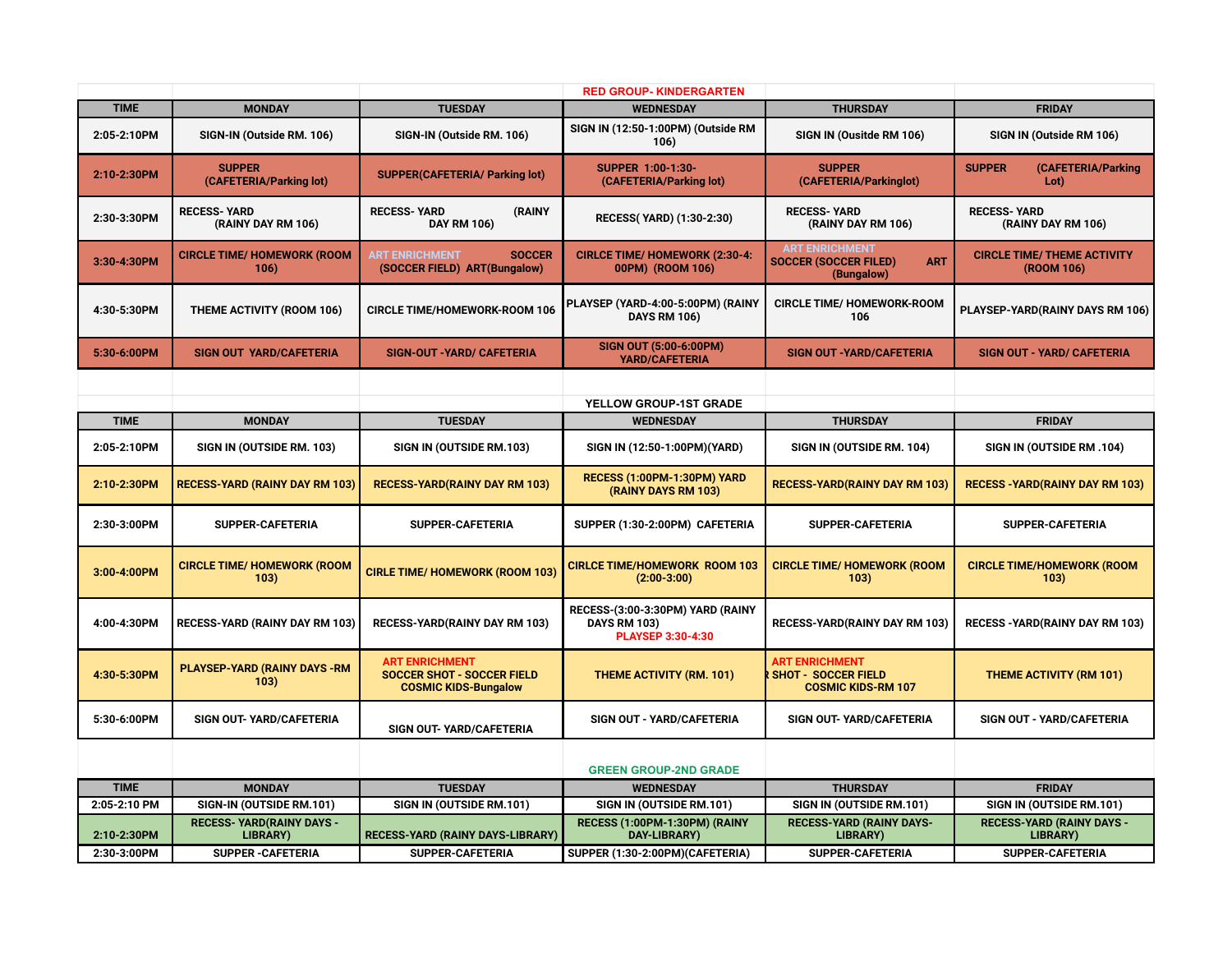| 3:00-4:00PM  | <b>Cicle time/Homework (LIBRARY)</b>                | <b>RECESS-YARD (RAINY DAYS-LIBRARY)</b>                                            | <b>CIRCLE TIME/HOMEWORK (2:00-3:</b><br>30PM) (LIBRARY)                                   | <b>CIRCLE TIME/HOMEWORK</b><br>(LIBRARY)                                                   | <b>CIRCLE TIME/HOMEWORK (LIBRARY)</b>                |  |
|--------------|-----------------------------------------------------|------------------------------------------------------------------------------------|-------------------------------------------------------------------------------------------|--------------------------------------------------------------------------------------------|------------------------------------------------------|--|
| 4:00-4:30PM  | RECESS- Yard(Rainy days-LIBRARY)                    | ART ENRICHMENT (3:30-4:30) FOOD<br><b>ED.- CAFETERIA</b><br><b>DSA-ROOM</b><br>109 | PLAYSEP (3:30-4:30PMPM) (LIBRARY)                                                         | ART ENRICHMENT (3:30-4:30)<br><b>FOOD ED.-CAFETERIA</b><br><b>DSA-</b><br><b>ROOM. 109</b> | PLAYSEP (4:00-5:00PM) (YARD)<br>(RAINY DAYS-LIBRARY) |  |
| 4:30-5:30PM  | <b>THEME ACTIVITY (LIBRARY)</b>                     | <b>CIRCLE TIME/ HOMEWORK -LIBRARY</b>                                              | THEME BASED ACTIVITY (LIBRARY)                                                            | <b>CIRCLE TIME/HOMEWORK/</b><br><b>ACTIVITY -LIBRARY</b>                                   | <b>FREE TIME-YARD(RAINY DAY-</b><br>LIBRARY)         |  |
| 5:30-6:00PM  | SIGN OUT- YARD/CAFETERIA                            | SIGN OUT- YARD/CAFETERIA                                                           | SIGN OUT - YARD/CAFETERIA                                                                 | SIGN OUT- YARD/CAFETERIA                                                                   | SIGN OUT- YARD/CAFETERIA                             |  |
|              |                                                     |                                                                                    | <b>BLUE GROUP-3RD GRADE</b>                                                               |                                                                                            |                                                      |  |
| <b>TIME</b>  | <b>MONDAY</b>                                       | <b>TUESDAY</b>                                                                     | <b>WEDNESDAY</b>                                                                          | <b>THURSDAY</b>                                                                            | <b>FRIDAY</b>                                        |  |
|              |                                                     |                                                                                    | SIGN IN (12:50-1:00PM) (OUTSIDE RM.                                                       |                                                                                            |                                                      |  |
| 2:05-2:10 PM | SIGN IN (OUTISDE RM. 204)                           | SIGN IN (OUTSIDE RM. 204)                                                          | 204)                                                                                      | SIGN IN (OUTSIDE RM. 204)                                                                  | SIGN IN (OUTSIDE RM. 204)                            |  |
| 2:10-2:30PM  | <b>SUPPER(CAFETERIA)</b>                            | <b>SUPPER(CAFETERIA)</b>                                                           | SUPPER (CAFETERIA) (1:00-1:30PM)                                                          | <b>SUPPER (CAFETERIA)</b>                                                                  | <b>SUPPER (CAFETERIA)</b>                            |  |
| 2:30-3:30PM  | <b>RECESS-YARD(RAINY DAYS-</b><br><b>CAFETERIA)</b> | <b>RECESS-YARD (RAINY DAYS ROOM</b><br>102)                                        | RECESS (1:30-2:30PM) YARD (RIANY<br><b>DAYS RM. 102)</b>                                  | <b>RECESS-YARD (RAINY DAYS ROOM</b><br>102)                                                | <b>RECESS- YARD (RAINY DAYS ROOM</b><br>102)         |  |
| 3:30-4:30PM  | <b>CIRCLE TIME/ HOMEWORK</b><br>(CAFETERIA)         | <b>ART ENRICHMENT FOOD ED.-</b><br><b>CAFETERIA</b><br>RM. DSA-<br><b>RM. 109</b>  | <b>CIRCLE TIME/ HOMEWORK (ROOM</b><br>102) (2:30-3:30PM)                                  | <b>ART ENRICHMENT FOOD ED.-</b><br><b>CAFETERIA</b><br><b>DSA-RM. 109</b>                  | <b>THEME ACTIVITY- ROOM 102)</b>                     |  |
| 4:30-5:30PM  | PLAYSEP-YARD (RAINY DAYS-<br><b>CAFETERIA)</b>      | <b>CIRCLE TIME/ HOMEWORK- ROOM 102</b>                                             | THEME ACTIVITY (3:30-4:30PM)<br>(ROOM 102)                                                | <b>CIRCLE TIME/HOMEWORK ROOM</b><br>102                                                    | <b>CIRCLE TIME/HOMEWORK- ROOM 102</b>                |  |
| 5:30-6:00PM  | <b>SIGN-OUT (YARD)</b>                              | <b>SIGN-OUT- YARD/CAFETERIA</b>                                                    | PLAYSEP 4:30-5:30PM YARD(RAINY<br>DAYS-RM.102) SIGN OUT (5:30-6:<br>00PM)(YARD/CAFETERIA) | <b>SIGN OUT- YARD/ CAFETERIA</b>                                                           | <b>SIGN OUT- YARD/ CAFETERIA</b>                     |  |
|              |                                                     | <b>ORANGE GROUP-4TH GRADE</b>                                                      |                                                                                           |                                                                                            |                                                      |  |
| <b>TIME</b>  | <b>MONDAY</b>                                       | <b>TUESDAY</b>                                                                     | <b>WEDNESDAY</b>                                                                          | <b>THURSDAY</b>                                                                            | <b>FRIDAY</b>                                        |  |
| 2:05-2:10PM  | <b>SIGN-IN (OUTSIDE)</b>                            | <b>SIGN IN (OUTSIDE)</b>                                                           | SIGN IN (12:50-1:00PM)<br>(OUTSIDE)                                                       | <b>SIGN IN (OUTSIDE)</b>                                                                   | <b>SIGN IN (OUTSIDE)</b>                             |  |
| 2:10-3:00PM  | RECESS (YARD-RAINY DAY RM. 204                      | <b>RECESS (YARD-RAINY DAY RM. 204)</b>                                             | RECESS Yard(1:00-2:00) (RAINY DAYS-<br><b>RM 204)</b>                                     | <b>RECESS (YARD-RAINY DAY RM.</b><br>204)                                                  | <b>RECESS (YARD-RAIY DAY RM. 204)</b>                |  |
| 3:00-3:30PM  | <b>SUPPER-CAFETERIA</b>                             | <b>SUPPER-CAFETERIA</b>                                                            | SUPPER2:00-2:30PM (CAFETERIA)                                                             | SUPPER-CAFETERIA                                                                           | <b>SUPPER-CAFETERIA</b>                              |  |
| 3:30-4:30PM  | <b>HOMEWORK (RM. 204)</b>                           | <b>HOMEWORK (RM. 204)</b>                                                          | <b>HOMEWORK (2:30-3:30PM) (ROOM</b><br>204)                                               | <b>HOMEWORK (ROOM 204)</b>                                                                 | <b>HOMEWORK (ROOM 204)</b>                           |  |
| 4:30-5:30PM  | <b>CIRCLE TIME/ THEME ACTIVITY</b><br>(ROOM 204)    | <b>ART ENRCIHMENT DSA-ROOM 109</b><br><b>FOOD ED.-CAFETERIA</b>                    | THEME ACTIVITY/ CIRCLE TIME (3:30-<br>4:30PM) ROOM 204                                    | <b>ART ENRICHMENT DSA-ROOM 109</b><br><b>FOOD ED.- CAFETERIA</b>                           | PLAYSEP - YARD ( RAINY DAY-RM.<br>204)               |  |
| 5:30-6:00PM  | <b>SIGN-OUT (YARD/CAFETERIA)</b>                    | <b>SIGN OUT- YARD/CAFETERIA</b>                                                    | PLAYSEP (4:30PM-5:30PM) (5:30-6:<br>00PM)SIGN OUT-YARD/CAFETERIA                          | <b>SIGN OUT - YARD/CAFETERIA</b>                                                           | <b>SIGN OUT- YARD/ CAFETERIA</b>                     |  |
|              |                                                     |                                                                                    | <b>SILVER GROUP-4TH/5TH GRADE</b>                                                         |                                                                                            |                                                      |  |